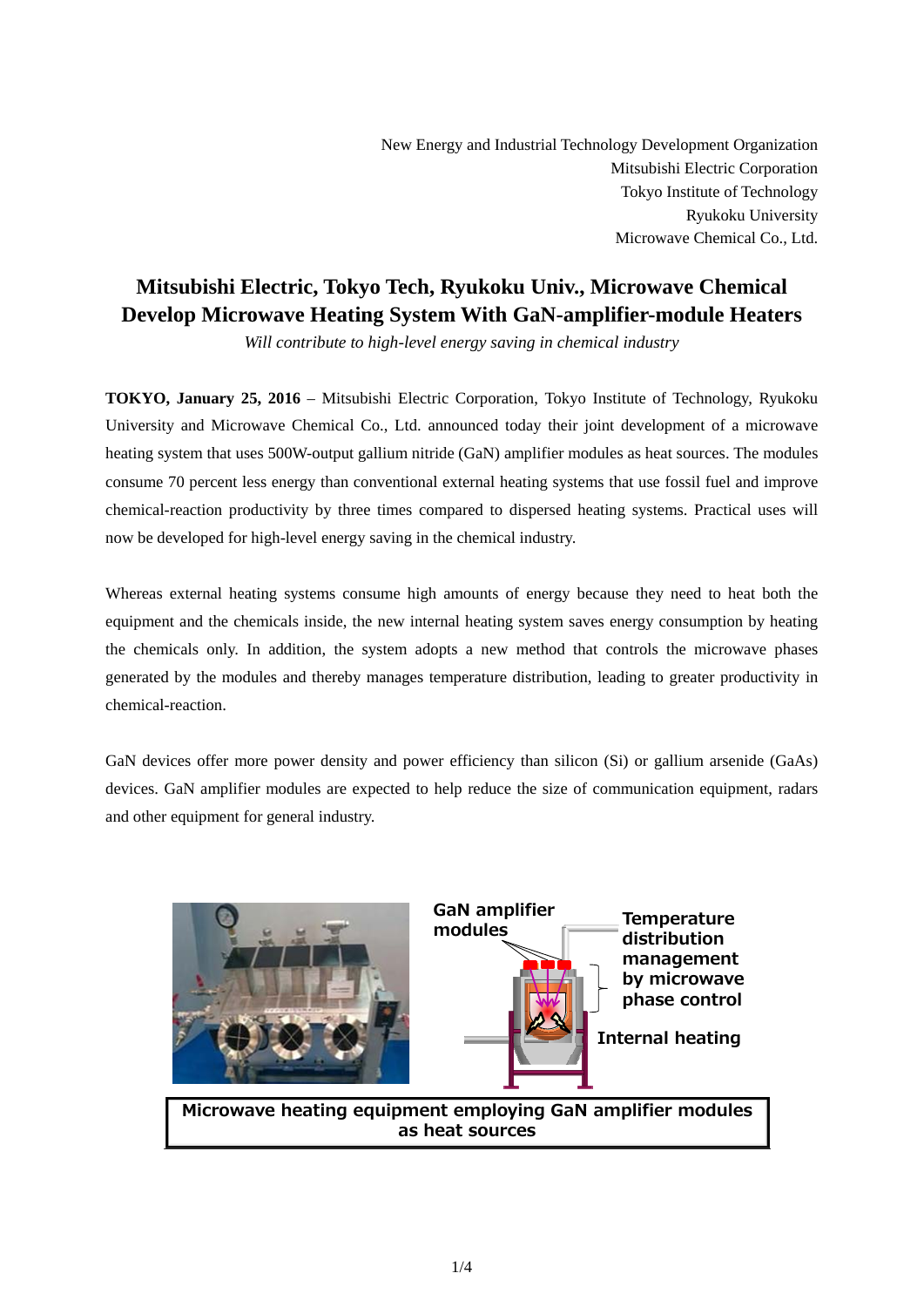## **Performance Comparisons**

|                      | Heating<br>System | <b>Heat Source</b>      | Heating Type | Energy<br>Consumption* | Productivity* |
|----------------------|-------------------|-------------------------|--------------|------------------------|---------------|
| <b>New</b><br>System | Internal          | GaN amplifier<br>module | Distributed  | 0.3                    |               |
| Current<br>System    | Internal          | Magnetron               | Dispersed    | 0.3                    |               |
|                      | External          | Fossil fuel             | Dispersed    |                        |               |

 $*$  Current system = 1



New GaN amplifier module



## **Respective Responsibilities**

Mitsubishi Electric Corporation

- Production of GaN devices
- Development of microwave GaN amplifier modules

Tokyo Institute of Technology

- Selection of sample chemicals
- Verification of chemical-reaction productivity and fundamental evaluation for improvements
- Standardization

Ryukoku University

- Design of microwave GaN amplifier modules
- Fundamental research to improve microwave heating system efficiency

Microwave Chemical Co., Ltd.

- Increasing size of testing reactor containing microwave heating system employing GaN amplifier modules as heat sources
- Evaluation of energy saving outcomes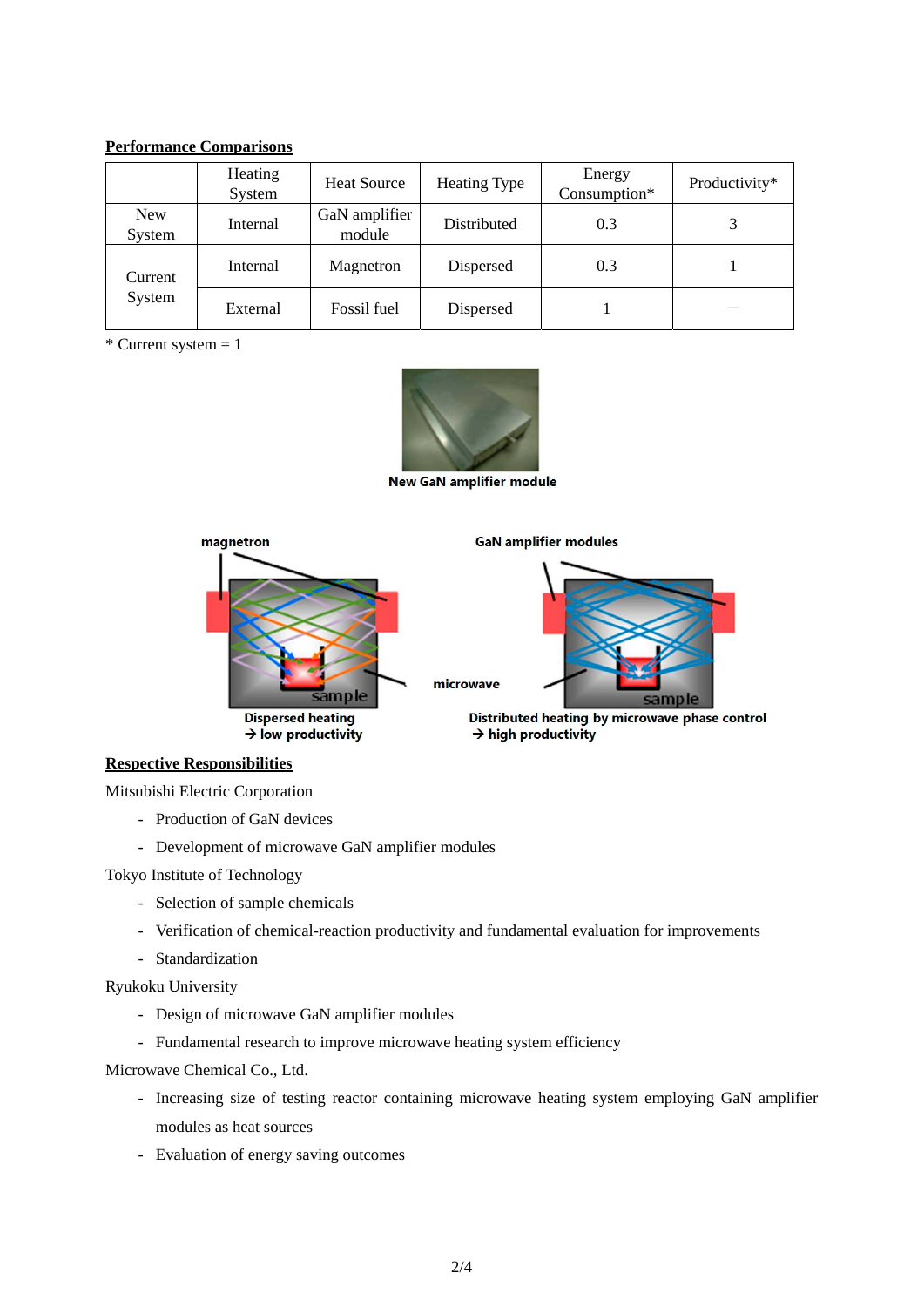Development was conducted under a public project, named Clean Device Promotion Project / High efficiency High Power Microwave GaN Amplifiers Realizing Energy-Saving Society, which is aimed at facilitating novel applications of innovative electronic devices through demonstration and standardization. The project was commissioned by the New Energy and Industrial Technology Development Organization (NEDO), an independent administrative agency of Japan.

#### **Media Inquiries**

**Mitsubishi Electric Corporation**  Public Relations Division Tel: +81-3-3218-2332 prd.gnews@nk.MitsubishiElectric.co.jp http://www.MitsubishiElectric.com/news/

#### **Tokyo Institute of Technology**

Center for Public Affairs and Communications Tel: +81-3-5734-2975 media@jim.titech.ac.jp http://www.titech.ac.jp/english/index.html

#### **Ryukoku University**

Tel: +81-75-645-7882 http://www.ryukoku.ac.jp/english2

## **Microwave Chemical Co., Ltd.**

Tel: +81-6-6170-7595 info@mwcc.jp http://mwcc.jp/en/

#### **New Energy and Industrial Technology Development Organization**

Electronics, Materials Technology and Nanotechnology Dept. TEL:+81-44-520-5221 FAX:+81-44-520-5221 Project Coordinator Hiroaki Kurihara

###